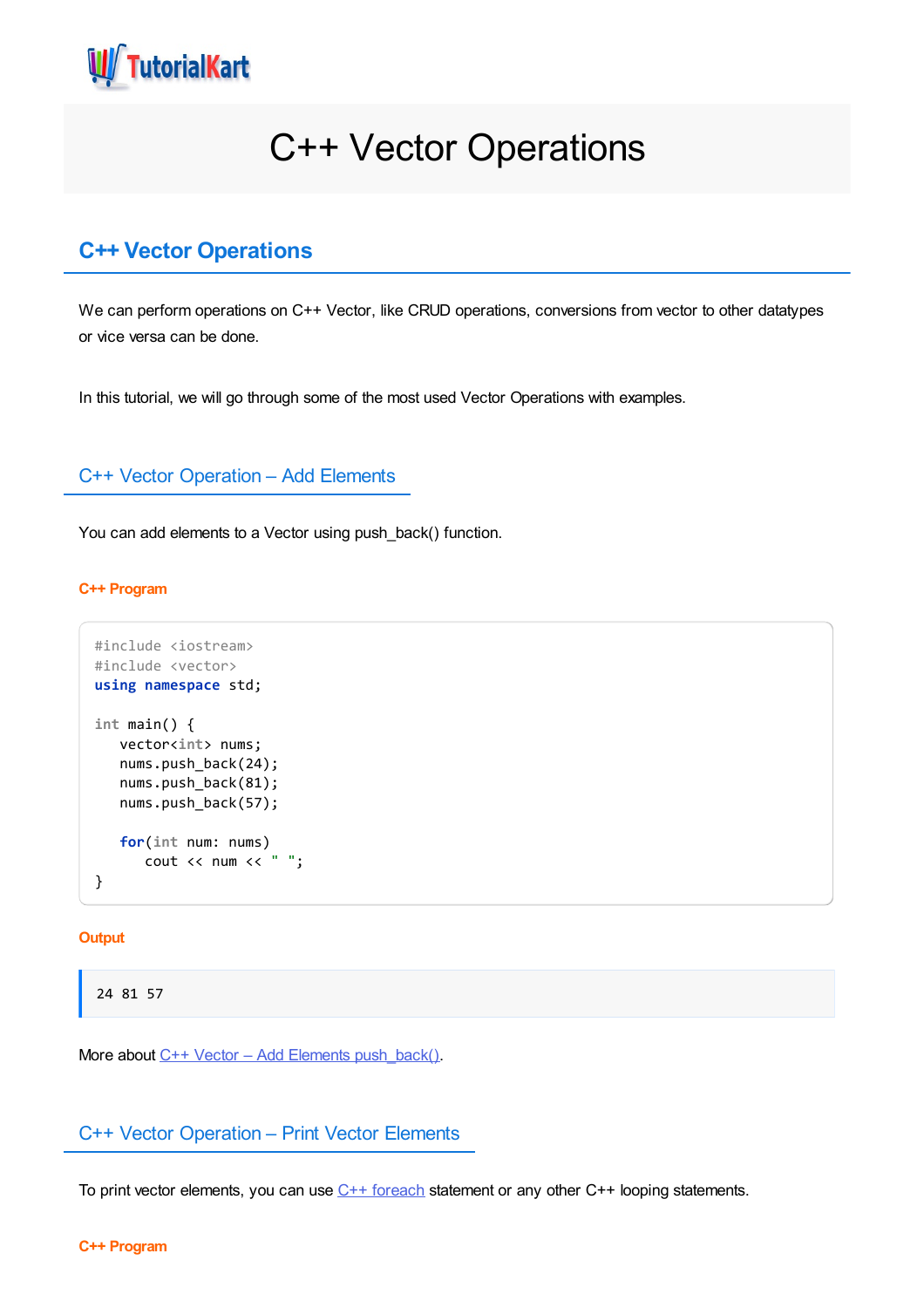```
#include <iostream>
#include <vector>
using namespace std;
int main() {
  vector<int> nums;
  nums.push_back(53);
  nums.push_back(47);
  nums.push_back(85);
  nums.push_back(92);
  for (int element: nums)
      cout << element << endl;
}
```
## **Output**

More about C++ Vector – Print [Elements](https://www.tutorialkart.com/cpp/cpp-print-vector/).

## C++ Vector Operation – Get Vector Length

To get the length of a vector, use size() function on the vector.

## **C++ Program**

```
#include <iostream>
#include <vector>
using namespace std;
int main() {
   vector<int> nums;
   nums.push_back(24);
   nums.push_back(81);
   nums.push_back(57);
   cout << nums.size();
}
```
#### **Output**

## 3

More about C++ Vector [Length](https://www.tutorialkart.com/cpp/cpp-vector-size/).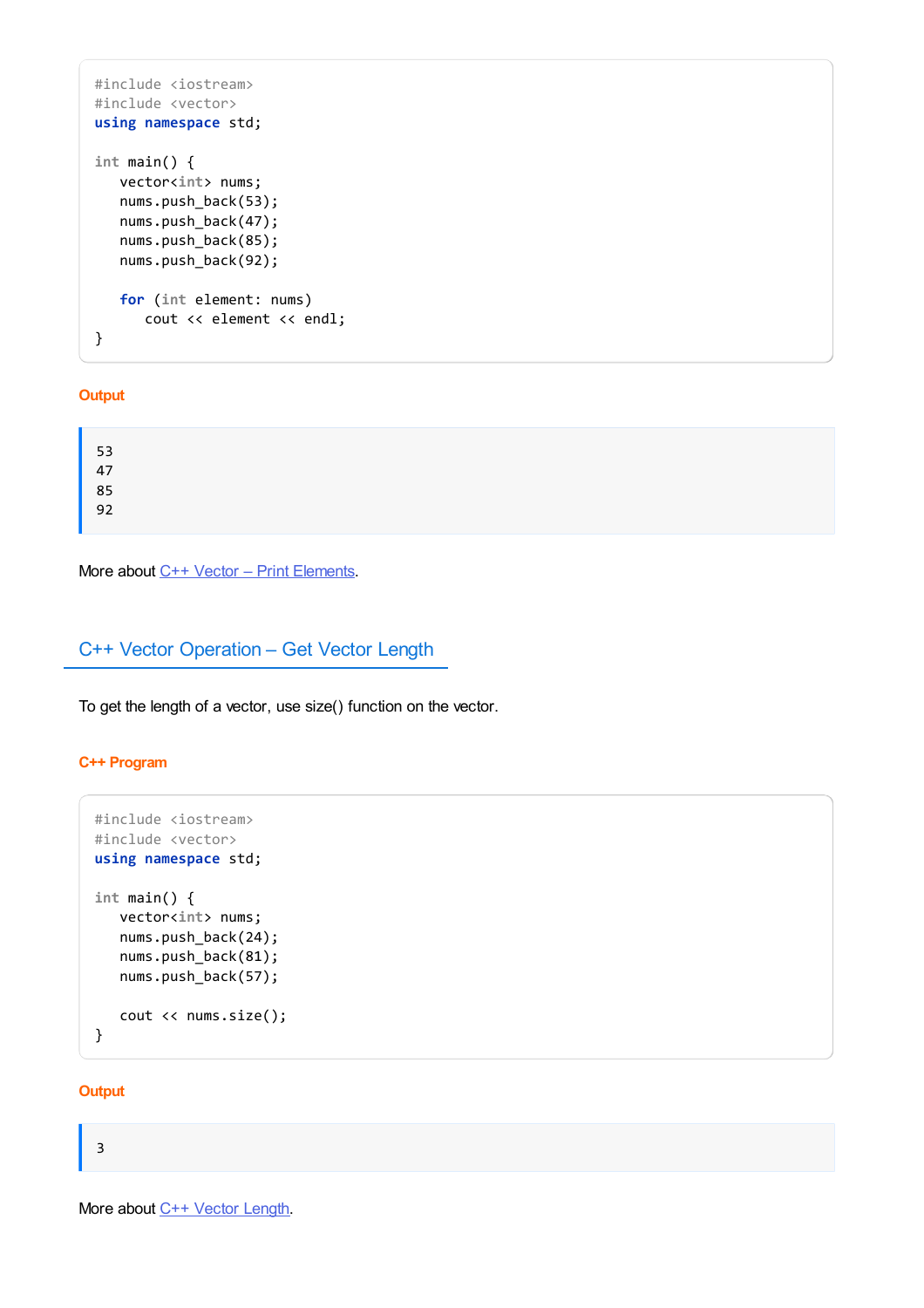To remove the last element of a vector, use pop\_back() function on the vector.

#### **C++ Program**

```
#include <iostream>
#include <vector>
using namespace std;
int main() {
   vector<int> nums;
   nums.push_back(24);
   nums.push_back(81);
   nums.push_back(57);
   nums.pop_back();
   for (int element: nums)
      cout << element << endl;
}
```
## **Output**

| 24 |  |  |  |
|----|--|--|--|
|    |  |  |  |
| 81 |  |  |  |
|    |  |  |  |
|    |  |  |  |

More about C++ Vector – [Remove](https://www.tutorialkart.com/cpp/cpp-vector-pop_back/) Last Element.

## C++ Vector Operation – Remove First Element

To remove first element from a vector, use begin() function to select the first element of the vector and erase() function for delete operation.

#### **C++ Program**

```
#include <iostream>
#include <vector>
using namespace std;
int main() {
  vector<int> nums;
  nums.push back(6);
  nums.push_back(2);
  nums.push back(7);
  nums.push_back(1);
  nums.erase(nums.begin());
   for (int num: nums)
      cout << num << endl;
```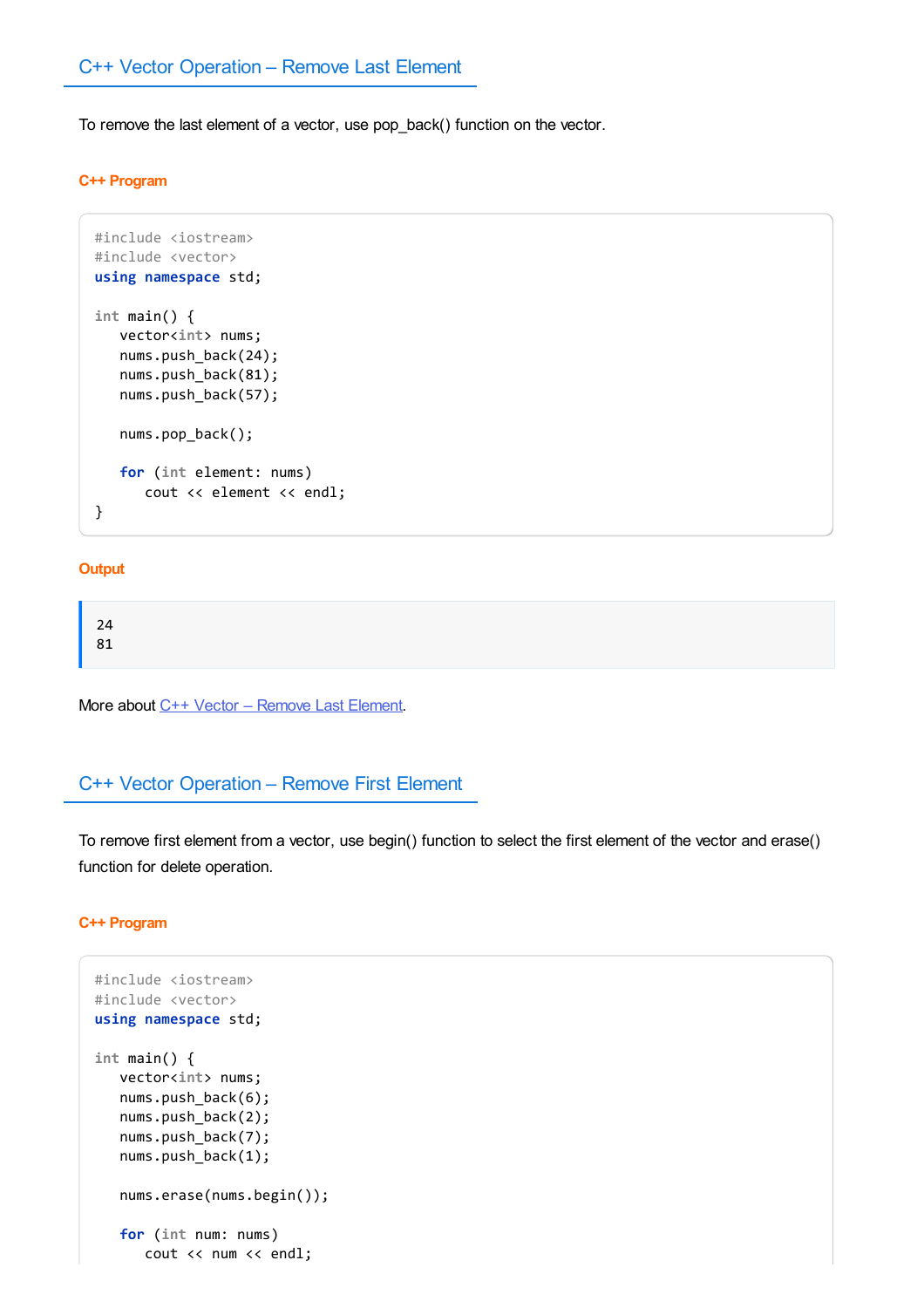}

#### **Output**

More about C++ Vector - [Remove](https://www.tutorialkart.com/cpp/cpp-vector-remove-first-element/) First Element.

## C++ Vector Operation – Array to Vector

To convert from array to vector, you can use vector constructor with the begin and end of the array passed as arguments.

## **C++ Program**

```
#include <iostream>
#include <vector>
using namespace std;
int main() {
  int numsArr[] = {2, 5, 1, 8, 4, 3, 6};
  vector<int> nums(begin(numsArr), end(numsArr));
  for (int i = 0; i < nums.size(); i++) {
      cout << nums[i] << endl;
   }
}
```
## **Output**

| 2 |  |
|---|--|
| 5 |  |
| 1 |  |
| 8 |  |
| 4 |  |
| 3 |  |
| 6 |  |

More about [Convert](https://www.tutorialkart.com/cpp/cpp-convert-array-to-vector/) C++ Array to Vector.

## **Conclusion**

In this  $C++$  [Tutorial](https://www.tutorialkart.com/cpp/), we have gone through Vector Operations, with detailed example programs.